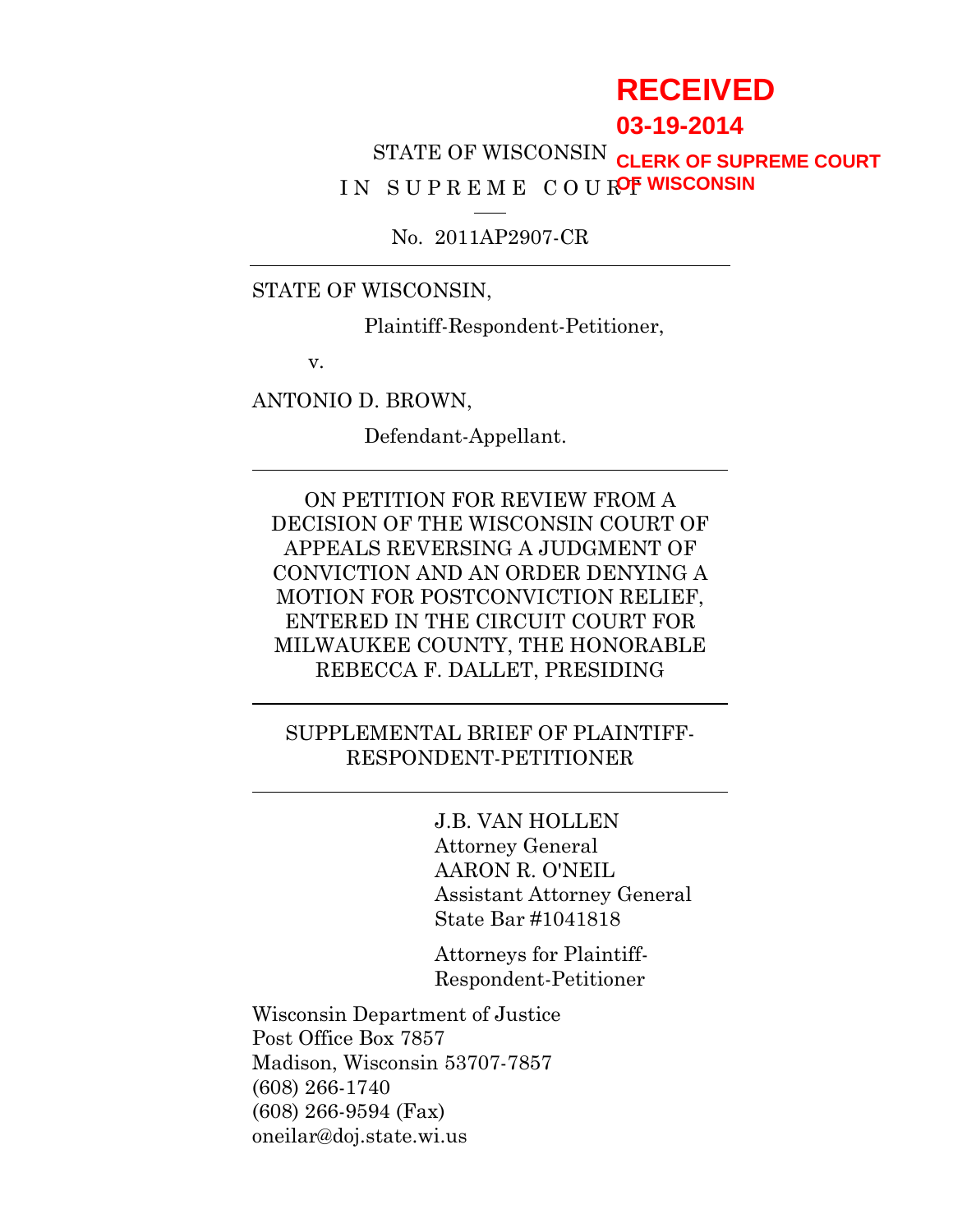# TABLE OF CONTENTS

|                                                                                                                                                                                                                                                     | Page |  |  |  |  |
|-----------------------------------------------------------------------------------------------------------------------------------------------------------------------------------------------------------------------------------------------------|------|--|--|--|--|
|                                                                                                                                                                                                                                                     |      |  |  |  |  |
| THE FACTS APPARENT TO<br>$I_{\cdot}$<br>THE OFFICERS IN THIS CASE<br>SUPPORT A FINDING OF<br>BOTH PROBABLE CAUSE<br>AND REASONABLE SUSPI-<br>CION THAT BROWN WAS<br>VIOLATING WIS. STAT.                                                            |      |  |  |  |  |
| A TRAFFIC STOP MAY NOT<br>II. —<br>BE BASED ON APPARENT<br>FACTS THAT DO<br><b>NOT</b><br>ESTABLISH PROBABLE<br>CAUSE TO BELIEVE A LAW<br>HAS BEEN VIOLATED OR<br><b>REASONABLE SUSPICION TO</b><br>BELIEVE A LAW IS BEING,<br>HAS BEEN, OR WILL BE |      |  |  |  |  |
|                                                                                                                                                                                                                                                     |      |  |  |  |  |
| <b>CASES CITED</b>                                                                                                                                                                                                                                  |      |  |  |  |  |
| Devenpeck v. Alford,                                                                                                                                                                                                                                |      |  |  |  |  |
| Illinois v. Rodriguez,                                                                                                                                                                                                                              |      |  |  |  |  |
| State v. Brown,<br>2013 WI App 17, 346 Wis. 2d 98,                                                                                                                                                                                                  |      |  |  |  |  |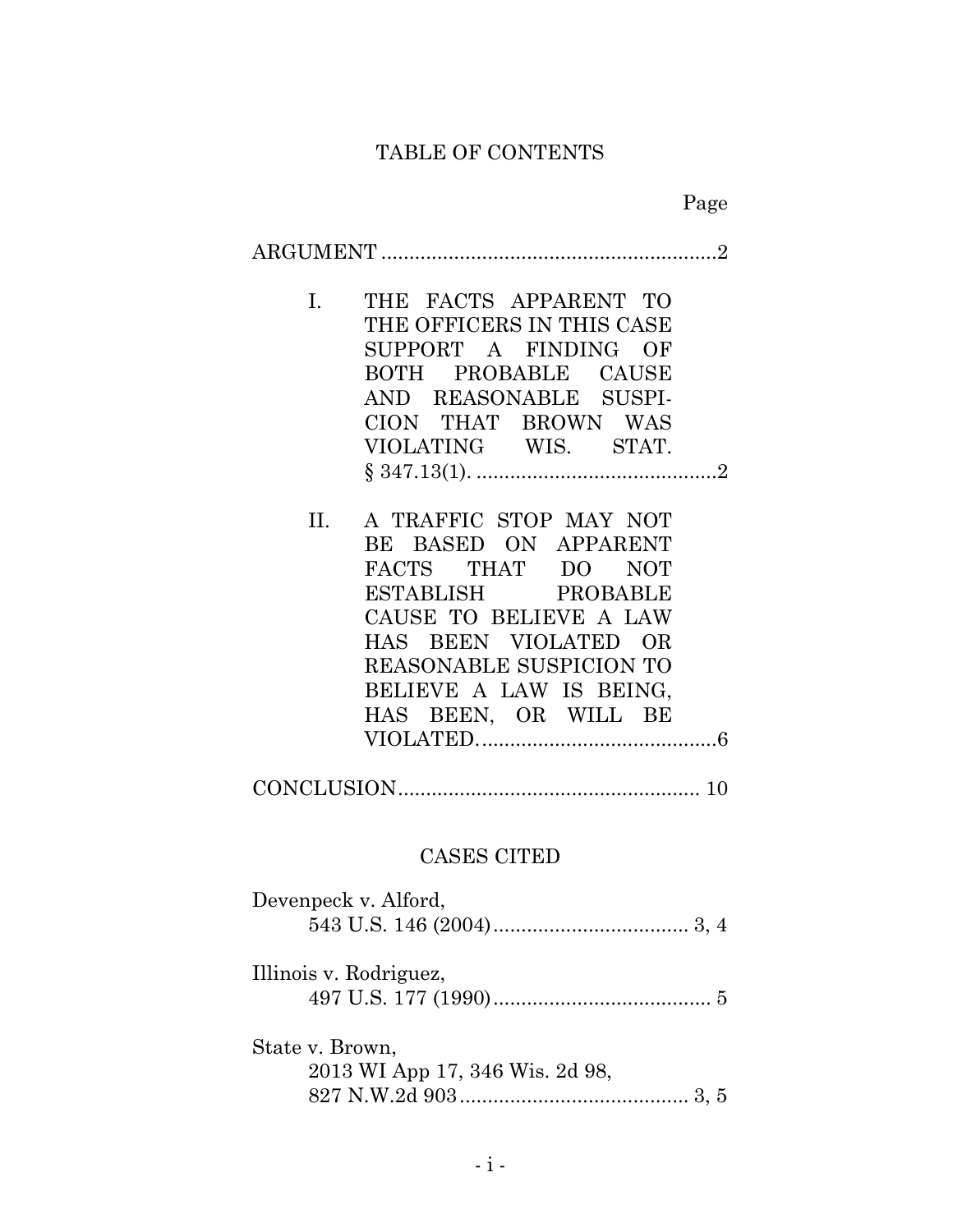| Page                                                                                                                                          |  |
|-----------------------------------------------------------------------------------------------------------------------------------------------|--|
| State v. Kyles,<br>2004 WI 15, 269 Wis. 2d 1,                                                                                                 |  |
| State v. Longcore,<br>226 Wis. 2d 1,<br>594 N.W.2d 412 (Ct. App. 1999),<br>aff'd by an equally divided court,<br>2000 WI 23, 233 Wis. 2d 278, |  |
| State v. Popke,<br>2009 WI 37, 317 Wis. 2d 118,                                                                                               |  |
| State v. Repenshek,<br>2004 WI App 229, 277 Wis. 2d 780,                                                                                      |  |
| State v. Waldner,<br>206 Wis. 2d 51,                                                                                                          |  |
| State v. Washington,<br>2005 WI App 123, 284 Wis. 2d 456,                                                                                     |  |
| State v. Young,<br>2006 WI 98, 294 Wis. 2d 1,                                                                                                 |  |
| Whren v. United States,                                                                                                                       |  |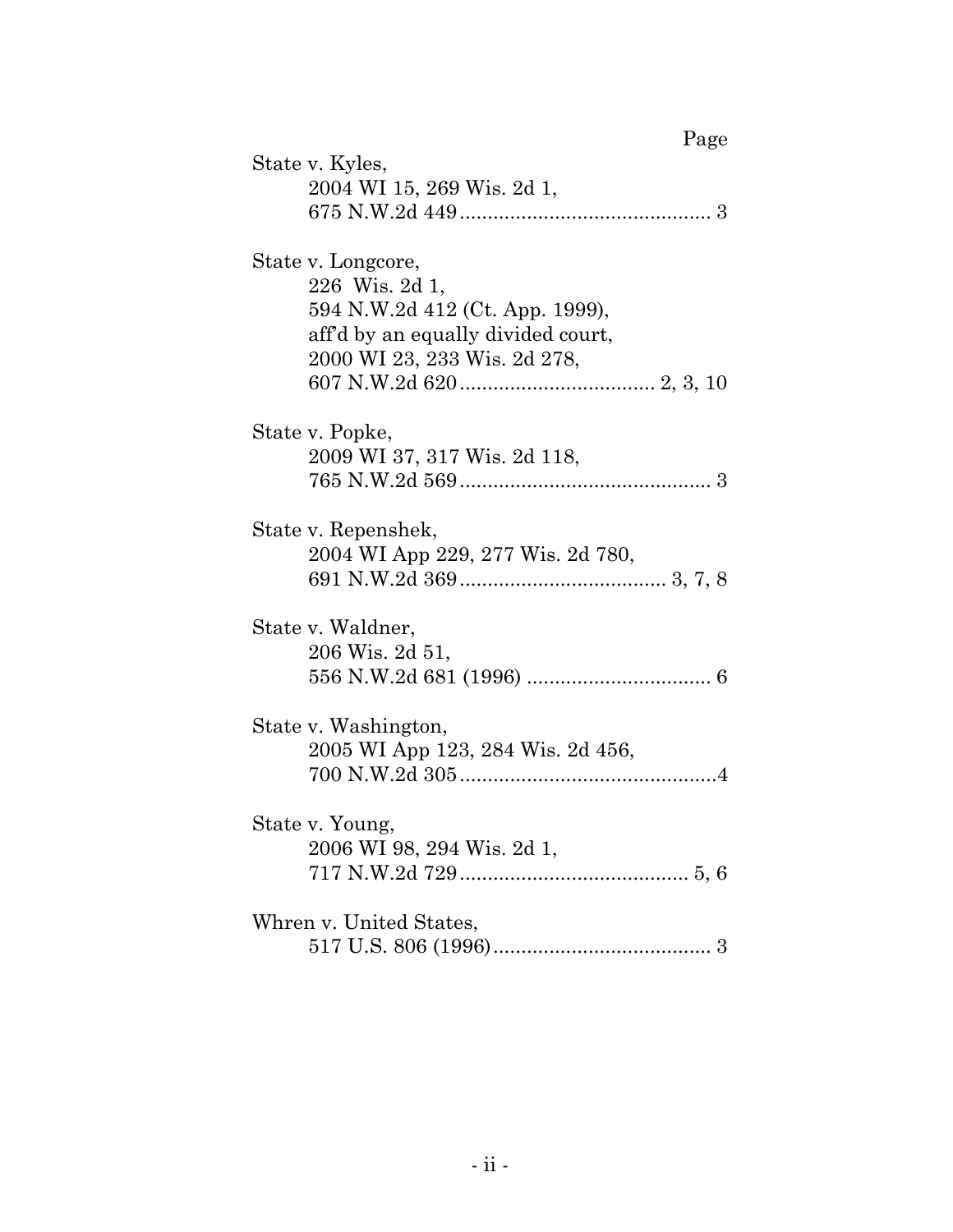Page

# STATUTES CITED

# OTHER AUTHORITY

U.S. Const. amend. IV ............................ 3, 4, 7, 8, 9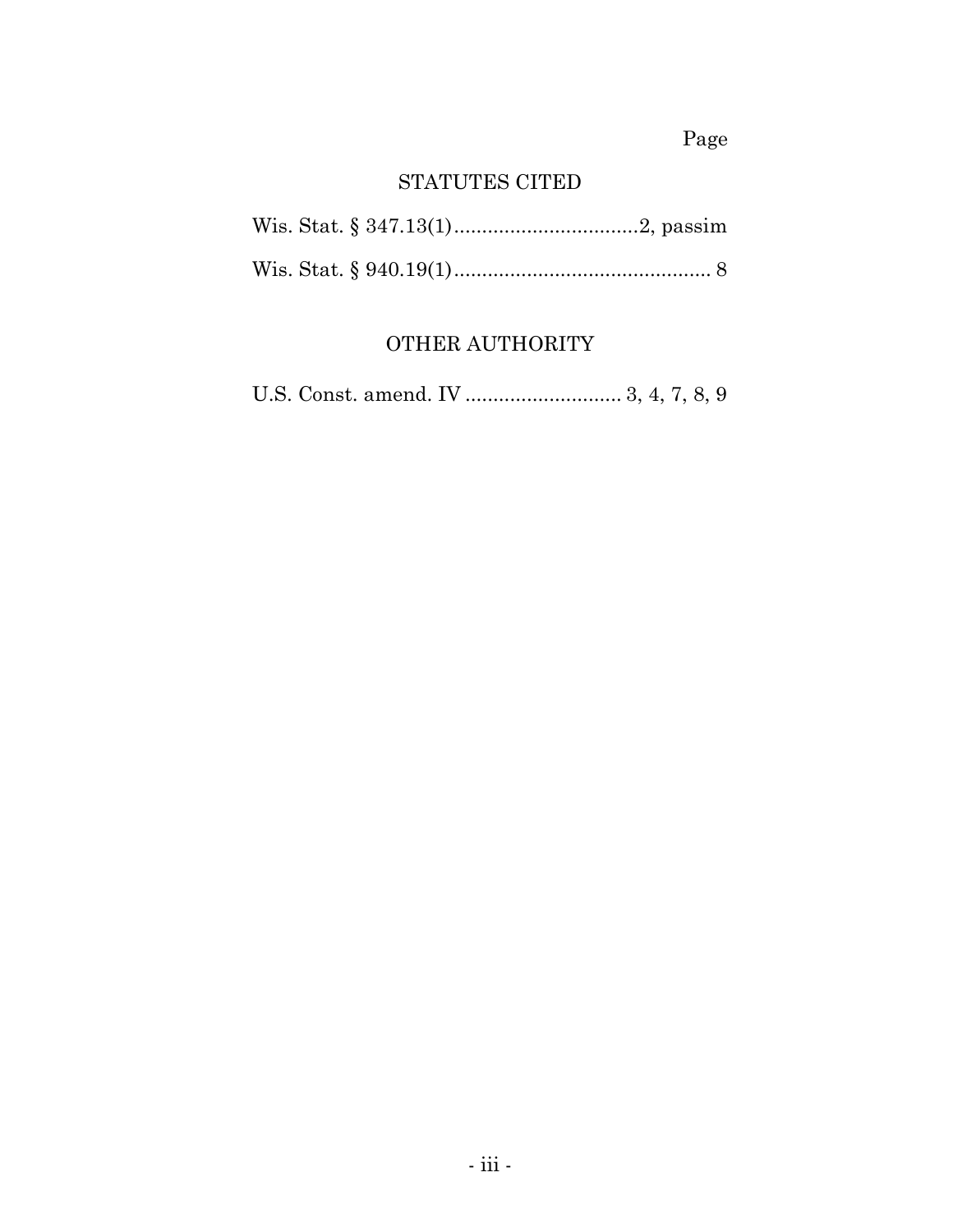#### STATE OF WISCONSIN

IN SUPREME COURT

No. 2011AP2907-CR

#### STATE OF WISCONSIN,

Plaintiff-Respondent-Petitioner,

v.

ANTONIO D. BROWN,

Defendant-Appellant.

ON PETITION FOR REVIEW FROM A DECISION OF THE WISCONSIN COURT OF APPEALS REVERSING A JUDGMENT OF CONVICTION AND AN ORDER DENYING A MOTION FOR POSTCONVICTION RELIEF, ENTERED IN THE CIRCUIT COURT FOR MILWAUKEE COUNTY, THE HONORABLE REBECCA F. DALLET, PRESIDING

## SUPPLEMENTAL BRIEF OF PLAINTIFF-RESPONDENT-PETITIONER

The State of Wisconsin, Plaintiff-Respondent-Petitioner, pursuant to this court's order of February 26, 2014, files this supplemental brief addressing the following issues: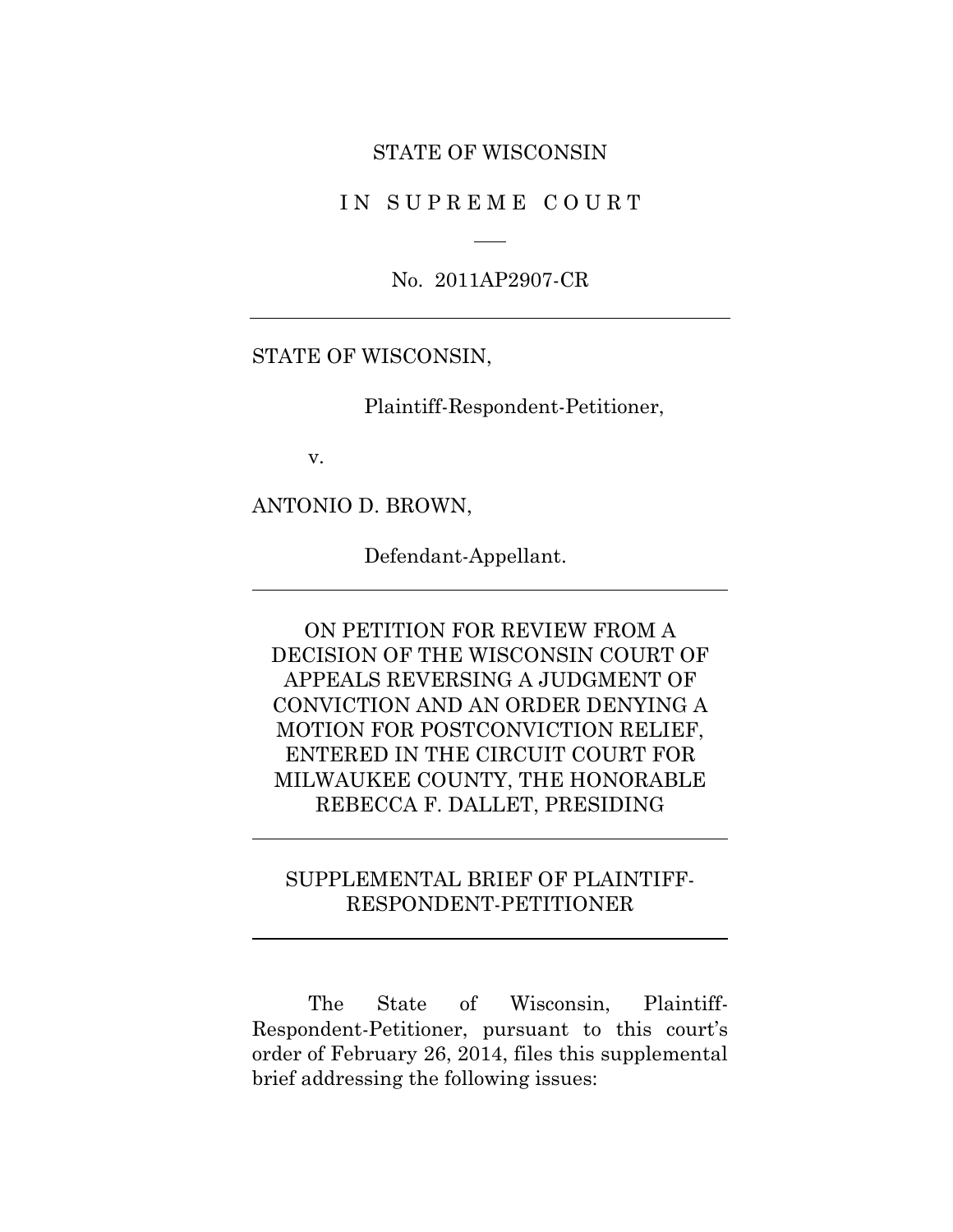1) Whether the officer had reasonable suspicion to stop Brown's vehicle because the officer believed that Wis. Stat. § 347.13(1) was violated when not all the tail light bulbs on Brown's vehicle were working; and

2) Whether, assuming an officer makes a good-faith mistake of law on which the officer makes a traffic stop, does that mistake of law nevertheless require reviewing courts to conclude that the stop was not lawful.

#### **ARGUMENT**

**I. THE FACTS APPARENT TO THE OFFICERS IN THIS CASE SUPPORT A FINDING OF BOTH PROBABLE CAUSE AND REASONABLE SUSPICION THAT BROWN WAS VIOLATING WIS. STAT. § 347.13(1).**

Answering this court's first question, while the State continues to maintain that the officers had probable cause to stop Brown's car, and urges this court to decide the case on this basis, the same facts supporting a finding of probable cause also provided the officers with reasonable suspicion to believe Brown was violating Wis. Stat. § 347.13(1).

Initially, the court of appeals was wrong that the stop of Brown's car could not be based on reasonable suspicion. In *State v. Longcore*, 226 Wis. 2d 1, 594 N.W.2d 412 (Ct. App. 1999), *aff'd by an equally divided court*, 2000 WI 23, 233 Wis. 2d 278, 607 N.W.2d 620, the court of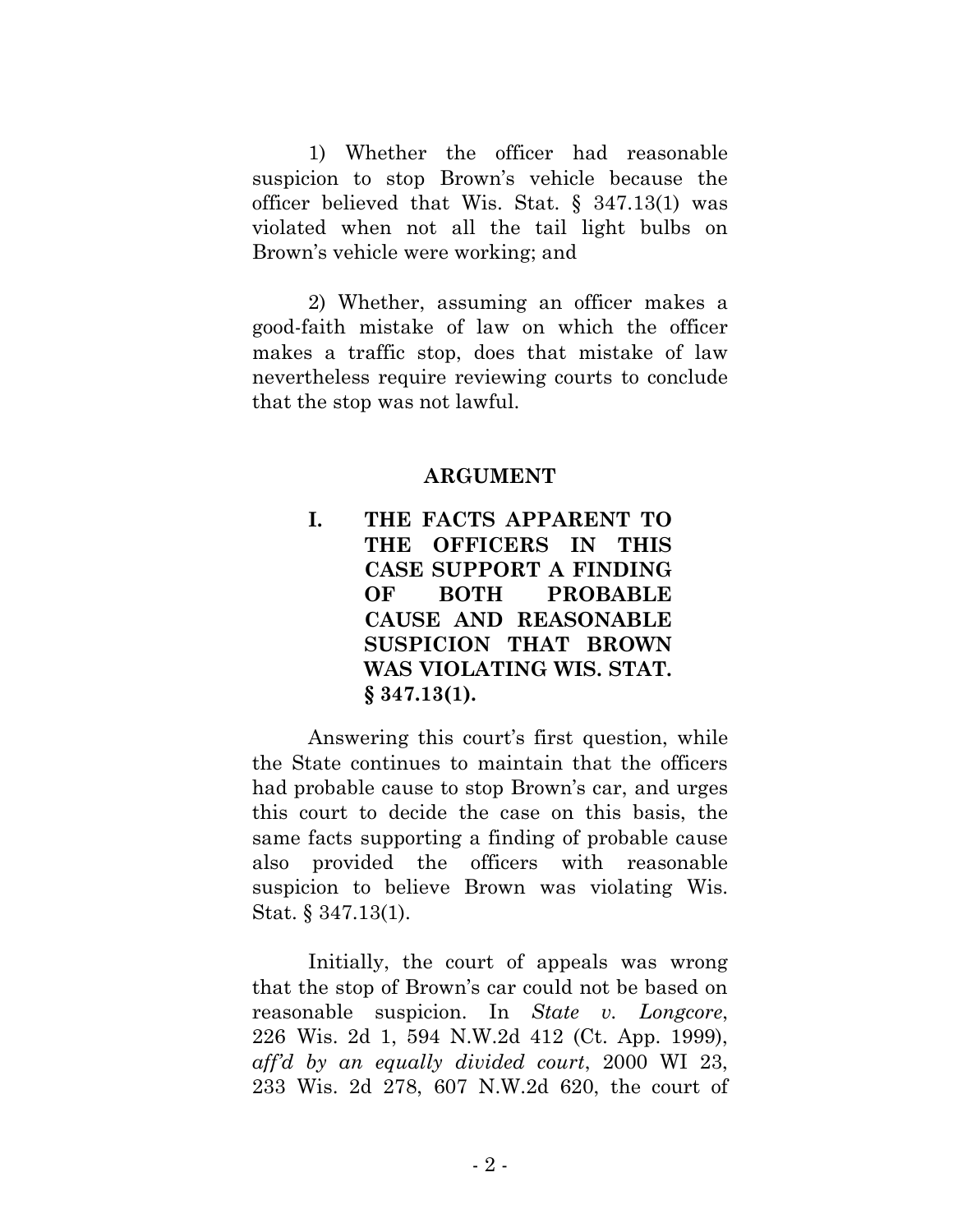appeals held that when an officer makes a traffic stop based on the observation of a violation committed in the officer's presence, the officer must have probable cause to make the stop. *Longcore*, 226 Wis. 2d at 8-9. In its opinion in this case, the court of appeals relied on this language and held that the issue was whether the officers who stopped Brown had probable cause to believe the law had been broken, not reasonable suspicion. *State v. Brown*, 2013 WI App 17, ¶ 15, 346 Wis. 2d 98, 827 N.W.2d 903. This was because the officers stopped Brown for an observed traffic violation, not to conduct further investigation. *Id*.

With due respect to the court of appeals' decisions in *Longcore* and *Brown*, this is an incorrect statement of Fourth Amendment principles. It is well established that traffic stops may be based on either probable cause to believe a traffic violation has occurred or reasonable suspicion to believe a violation has been, is being, or will be committed. *State v. Popke*, 2009 WI 37, ¶ 11, 317 Wis. 2d 118, 765 N.W.2d 569 (citations omitted).

Further, whether these standards have been met is an objective inquiry. *Whren v. United States*, 517 U.S. 806, 813 (1996). The officer's subjective intentions or actual motivations for the stop are irrelevant. *See id*.; *see also State v. Repenshek*, 2004 WI App 229, ¶ 10, 277 Wis. 2d 780, 691 N.W.2d 369. This is true whether the issue is probable cause or reasonable suspicion. *See State v. Kyles*, 2004 WI 15, ¶ 30 n.22, 269 Wis. 2d 1, 675 N.W.2d 449. "'"[T]he fact that the officer does not have the state of mind which is hypothecated by the reasons which provide the legal justification for the officer's action does not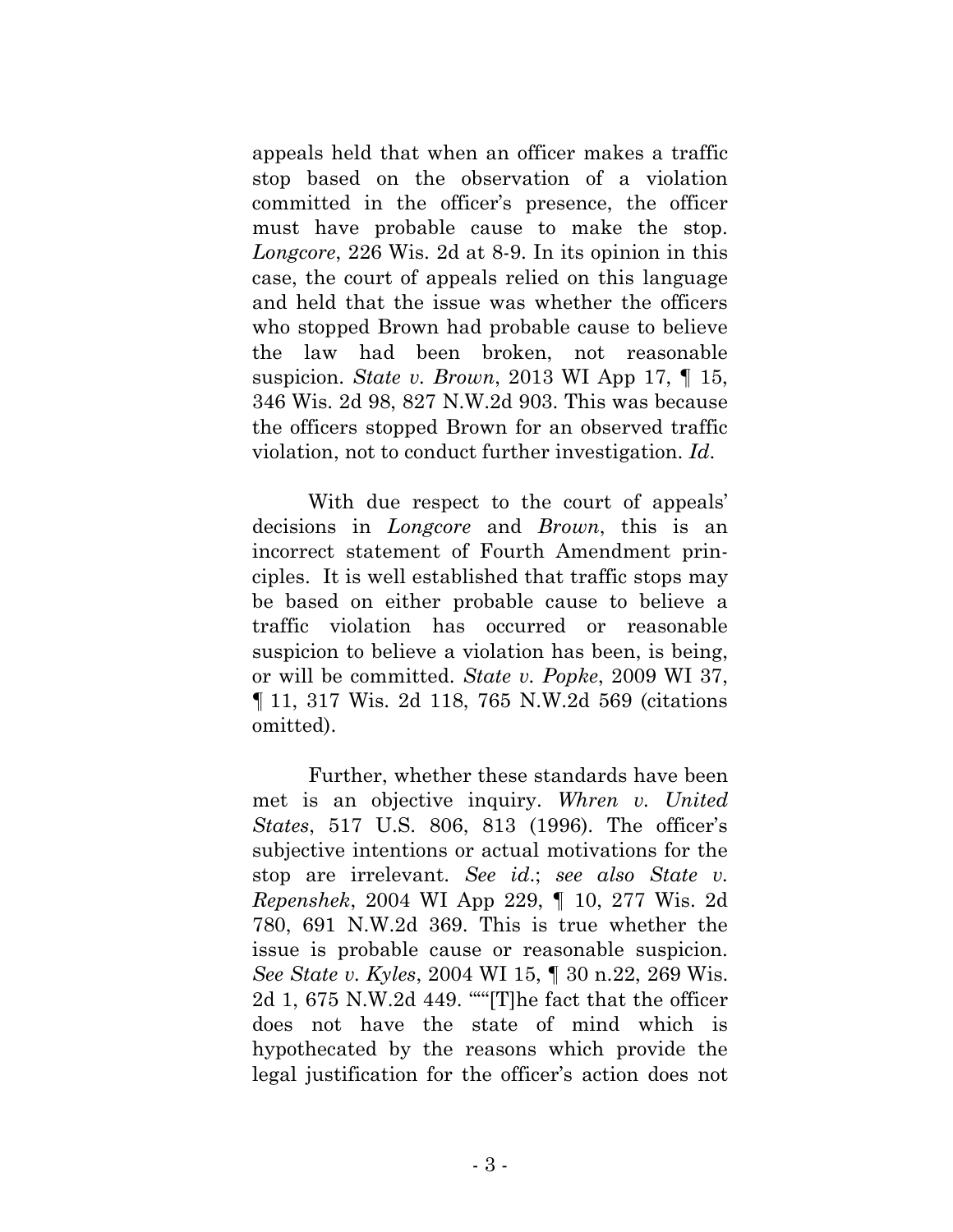invalidate the action taken as long as the circumstances, viewed objectively, justify that action."'" *Devenpeck v. Alford*, 543 U.S. 146, 153 (2004) (quoted sources omitted).

To hold that an officer who stops a vehicle based on the observation of an equipment violation needs probable cause because the officer was not acting on a suspicion warranting further investigation is inconsistent with these principles. That the officer did not make the stop to investigate further does not matter because the officer's subjective intent is irrelevant. Instead, the Fourth Amendment inquiry is whether the officer's actions were objectively reasonable under the circumstances. Put another way, a stop is valid as long as the facts reasonably apparent to the officer would support a finding of probable cause or reasonable suspicion. *Id*. (facts known to officer relevant to probable cause inquiry); *State v. Washington*, 2005 WI App 123, ¶ 16, 284 Wis. 2d 456, 700 N.W.2d 305 (same with respect to existence of reasonable suspicion).

In this case, as the State has argued, the officers who stopped Brown's car had probable cause to believe its tail lamp was in violation of Wis. Stat. § 347.13(1)'s good working order requirement because only two of its three bulbs were functioning, and all of a lamp's bulbs must be working for the lamp to be in good working order (State's brief-in-chief at 17-24).

The State also argued that even if the officers were wrong that the burned-out bulb on Brown's car was part of the tail lamp, they still had probable cause to stop his car because, given the age of the car and their lack of familiarity with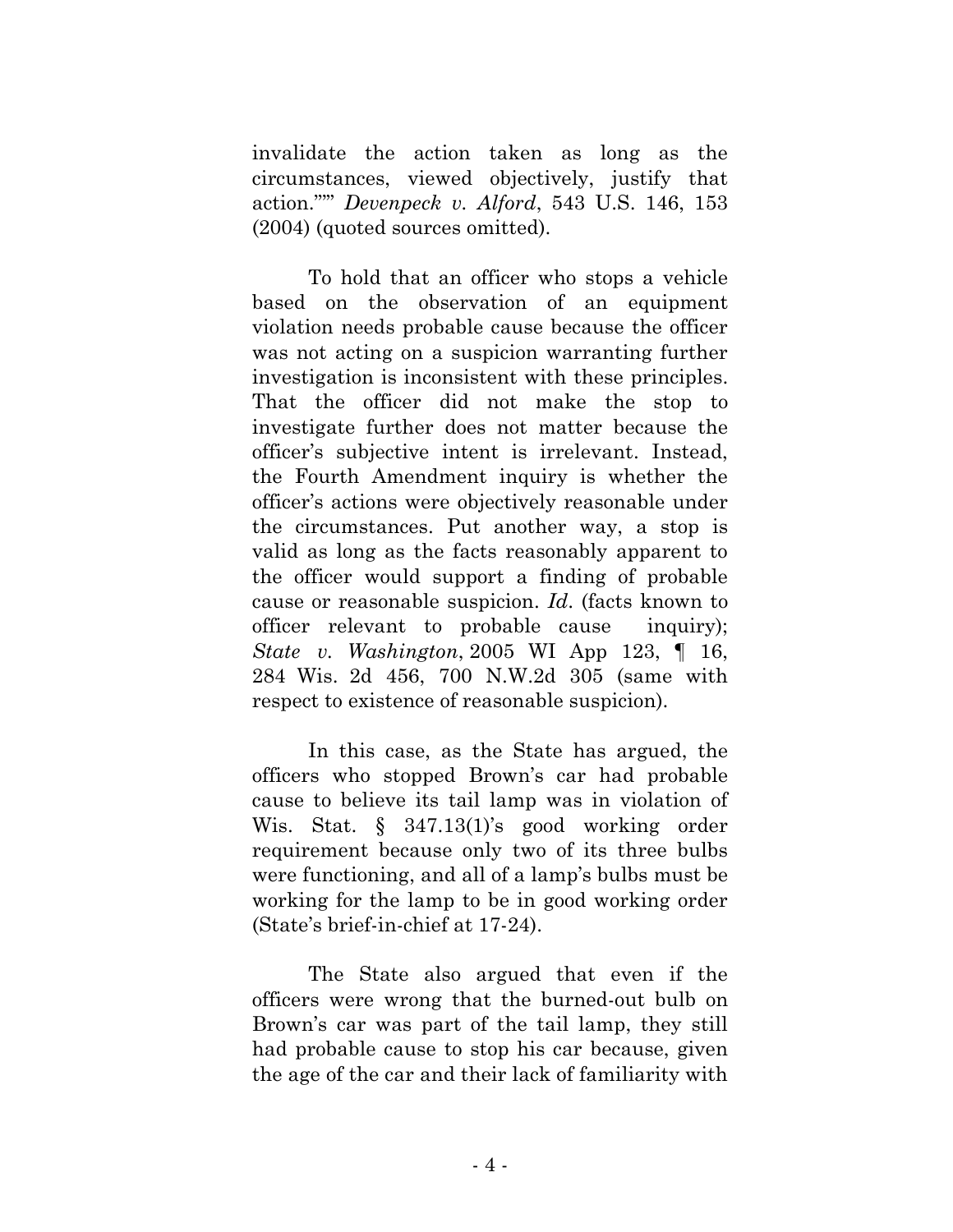it, it was reasonable to think the bulb was part of the tail lamp (State's brief-in-chief at 24-27). Even if this later turned out not to be true, the State argued, a good-faith mistake of fact does not invalidate probable cause (State's brief-in-chief at 24-27). *See Illinois v. Rodriguez*, 497 U.S. 177, 185-86 (1990). This argument was made in anticipation that Brown might claim as he did in the circuit court, or this court might find, that the burned-out bulb was not part of the tail lamp (39:35). While the court of appeals acknowledged that Brown had made this argument in the circuit court, its decision ultimately assumes that the bulb was part of the tail lamp. *Brown*, 346 Wis. 2d 98, ¶¶ 19-21. Brown did not argue the bulb was not part of the tail lamp in his brief in this court. Nonetheless, if this court concludes the bulb was not part of the tail lamp, it should still conclude the stop was proper.

In its brief-in-chief, the State also asserted that the officers had "at least reasonable suspicion" and "the officers reasonably suspected Brown's car was in violation of [Wis. Stat. § 347.13(1)] and could properly stop it" (State's brief-in-chief at 24, 27). While this court should find that the officers had probable cause to perform the stop, it can also conclude that the specific and articulable facts apparent to the officers established reasonable suspicion to believe that Brown's tail lamp did not comply with the statute's good working order requirement. *See State v. Young*, 2006 WI 98, ¶ 21, 294 Wis. 2d 1, 717 N.W.2d 729.

Again, if all bulbs in a tail lamp must be working to satisfy  $\S$  347.13(1), then the officers, upon seeing what appeared to be a burned-out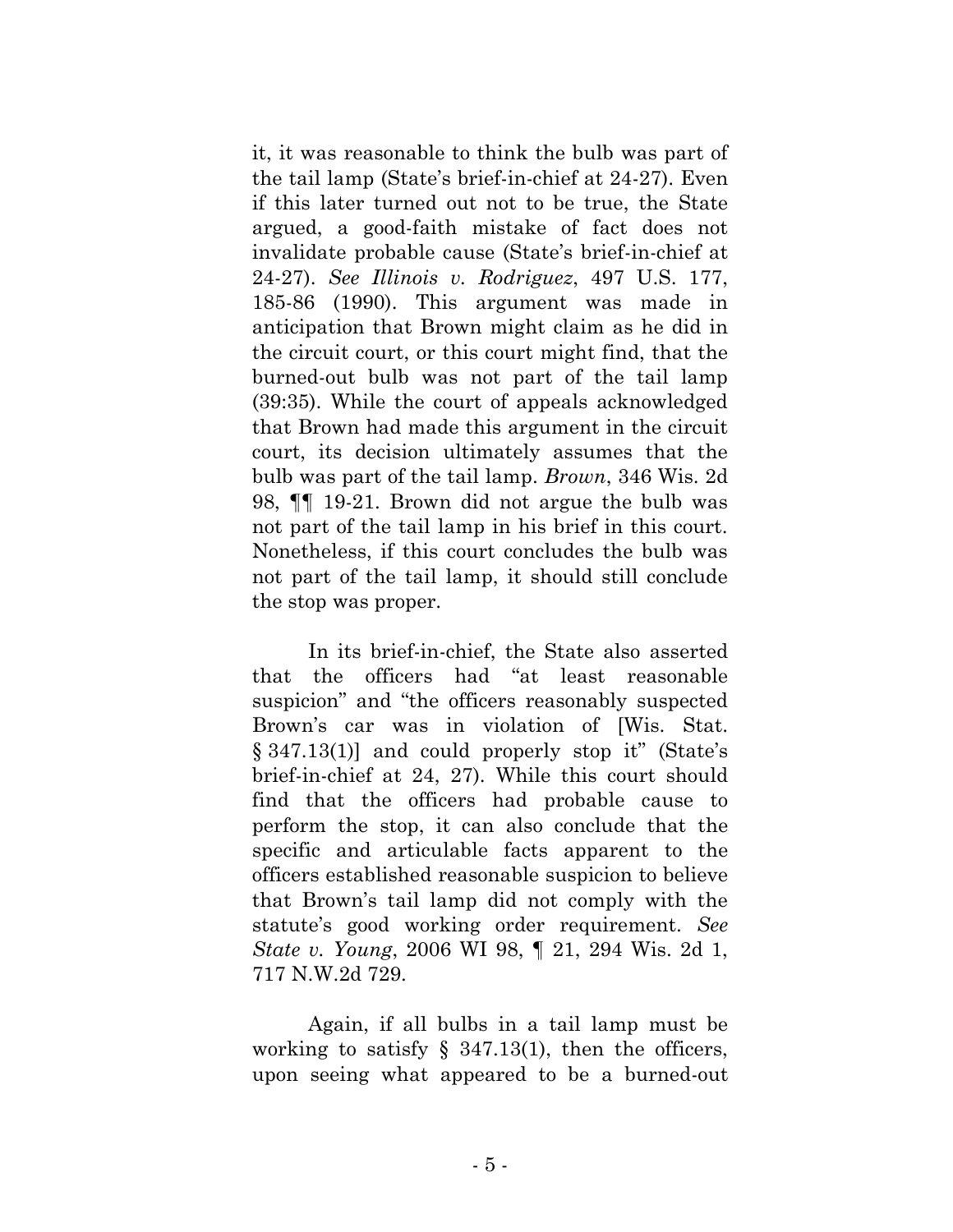bulb in Brown's tail lamp, could stop the car to investigate whether the bulb was, in fact, part of the lamp. Their belief that the bulb was part of the tail lamp would be reasonable, given the age of the car and their unfamiliarity with it, and this would permit them to temporarily detain Brown to inquire further and resolve the ambiguity. *Id*.; *State. Waldner*, 206 Wis. 2d 51, 61, 556 N.W.2d 681 (1996). That the officers might reasonably also believe the bulb was not part of the tail lamp would not invalidate the stop because they were not required to rule out innocent behavior before making it. *Young*, 294 Wis. 2d 1, ¶ 21. The officers had reasonable suspicion to stop Brown's car.

> <span id="page-9-0"></span>**II. A TRAFFIC STOP MAY NOT BE BASED ON APPARENT FACTS THAT DO NOT ESTABLISH PROBABLE CAUSE TO BELIEVE A LAW HAS BEEN VIOLATED OR REASONABLE SUSPICION TO BELIEVE A LAW IS BEING, HAS BEEN, OR WILL BE VIOLATED.**

The State's arguments that the officers had probable cause and reasonable suspicion to stop Brown's car all depend on the correctness of its interpretation of "good working order" in Wis. Stat. § 347.13(1) requiring that all component bulbs of a tail lamp be functional.

This court's second question to the parties asks if a court is required to conclude a traffic stop is not lawful if the stopping officer bases the stop on a good-faith mistake of law. Thus, this court is asking whether the stop of Brown's car might be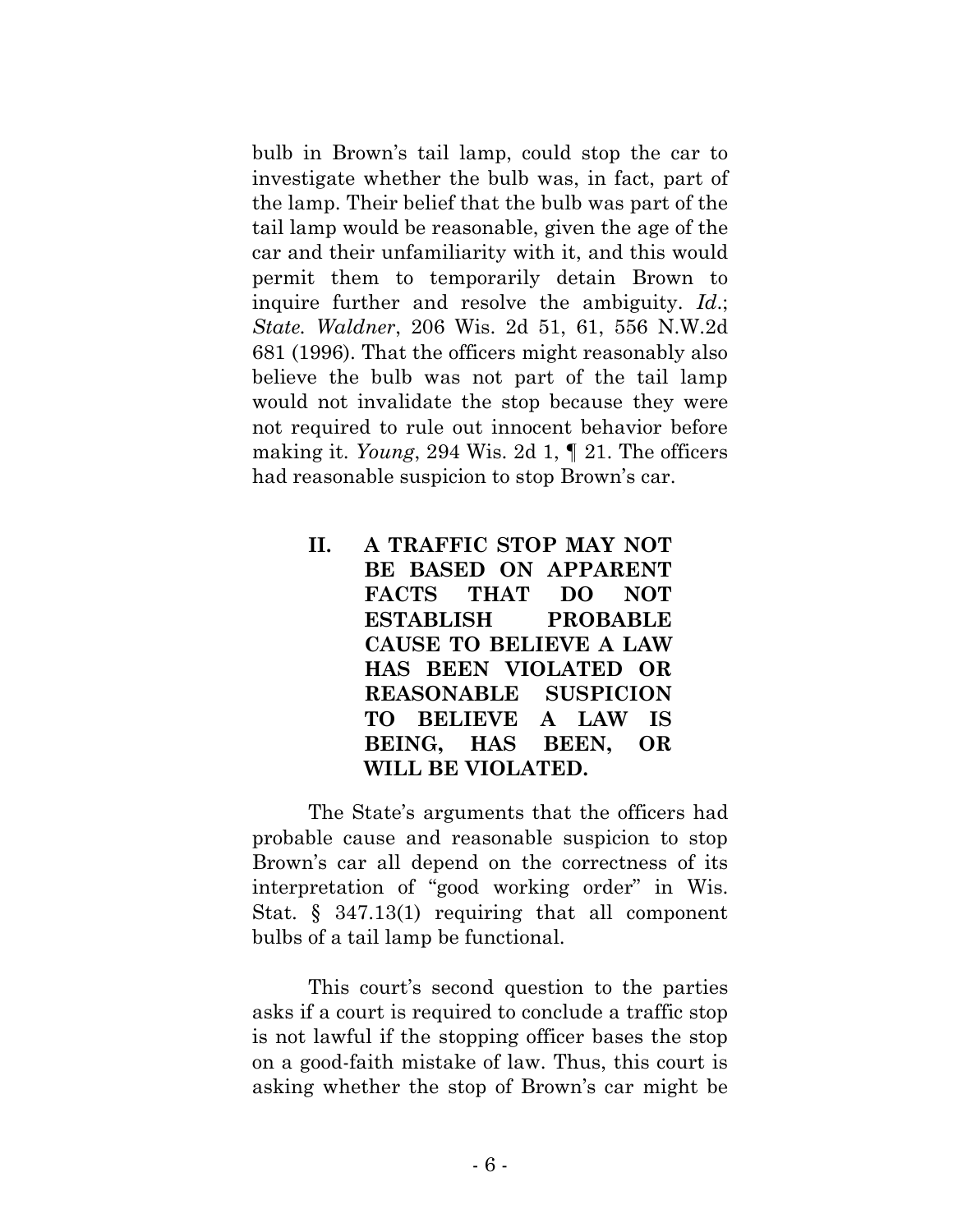valid even if the State's interpretation of "good working order" is wrong, as long as the stopping officer's incorrect interpretation of Wis. Stat. § 347.13(1) was made in good faith.

The State does not defend the stop of Brown's car on this basis because to do so would directly conflict with the above-stated principle that an officer's subjective reasons for a vehicle stop are irrelevant to the Fourth Amendment analysis. An officer's good-faith mistake of law, or for that matter a bad-faith mistake of law, has no effect on the validity of a traffic stop. What the officer believes the law to be does not matter. Instead, as noted, the inquiry is whether the facts apparent to the officer objectively establish probable cause that a crime has been committed, or reasonable suspicion that the law has been, is being, or will be violated.

The court of appeals' decision in *Repenshek* illustrates this principle. There, an officer testified at a suppression hearing that he arrested Repenshek for "'causing great bodily harm by reckless driving.'" *Repenshek*, 277 Wis. 2d 780, ¶ 8. Repenshek correctly noted that was not an actual crime and argued the officer thus lacked probable cause to arrest him. *Id*. ¶ 9. The court of appeals disagreed, stating that the legality of an arrest does not depend on whether the arresting officer is able to articulate the correct legal basis for the arrest. *Id*. ¶ 10. Even when the officer acts under a mistaken understanding of the crime the officer arrests the person for, reviewing courts objectively determine whether there was probable cause to believe a crime had been committed. *Id*. ¶¶ 11-12. Because the facts established that the officer had probable cause to arrest Repenshek for reckless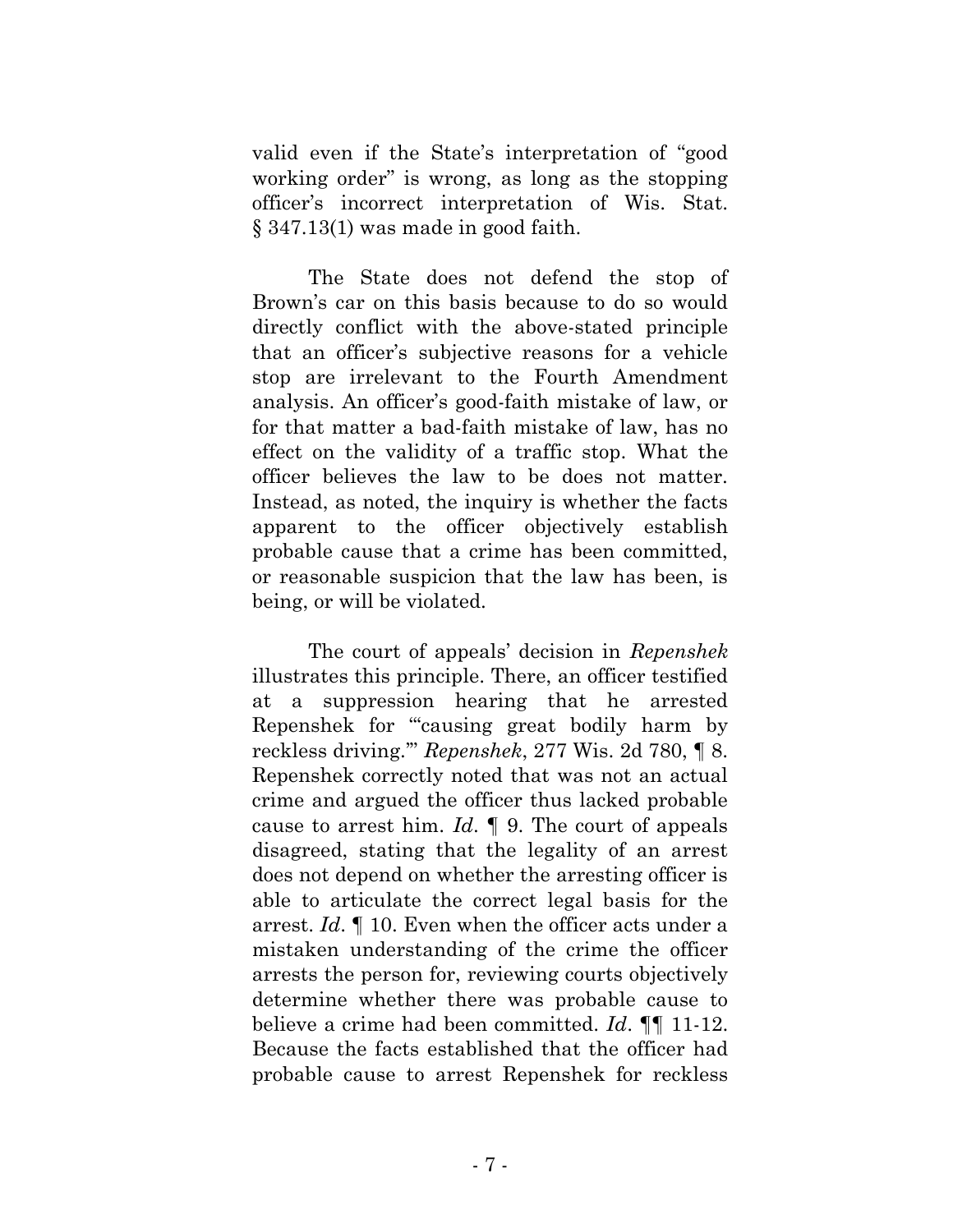driving, the court of appeals concluded the arrest was valid. *Id*. ¶ 12.

While *Repenshek* addresses an officer's mistaken belief about the existence of a law, rather than an officer's error about what an existing law actually prohibits, there is really no difference between the two scenarios for Fourth Amendment purposes.

For example, suppose an officer discovers a gun in a defendant's possession in a search incident to arrest for battery after the officer saw the defendant repeatedly punch another person in the face. The defendant, a felon, is charged with possession of a firearm by a felon and moves to suppress the gun claiming there was no probable cause to arrest him. At the suppression hearing, the officer testifies that he arrested the defendant because he believed the defendant had committed battery, which the officer describes as hitting another individual with enough force to cause an injury.

The officer's description of battery, which actually requires that the defendant cause bodily harm to another with the intent to do so and without the other person's consent, is wrong. *See*  Wis. Stat. § 940.19(1). It does not follow, however, that the officer lacked probable cause to arrest the defendant for battery. The officer saw the defendant repeatedly punch the victim, and even if he did not know the actual elements of battery at the time of arrest, the facts he observed still objectively established probable cause that the crime had been committed.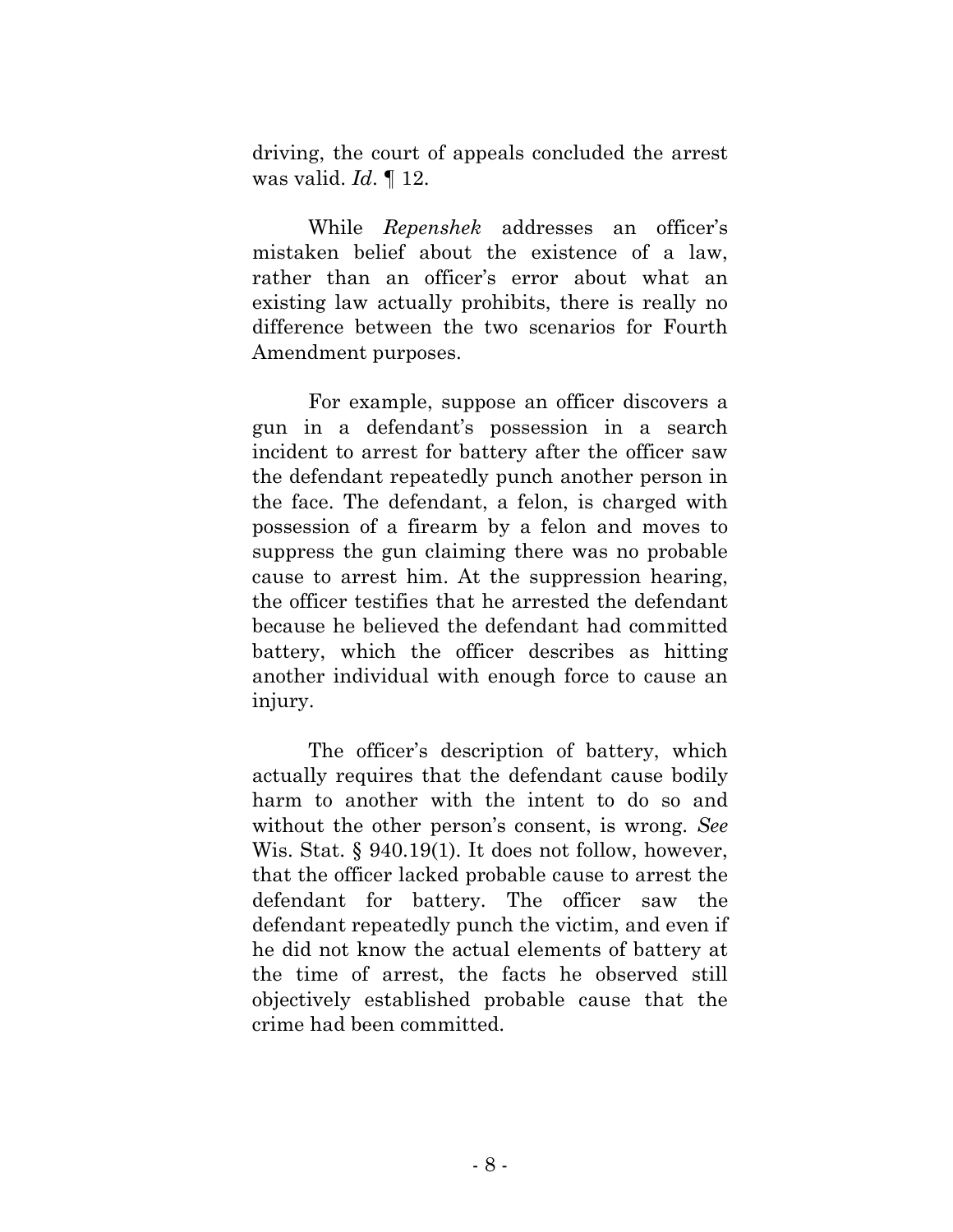Thus, an officer's mistake of law is irrelevant to whether probable cause or reasonable suspicion exists for a traffic stop. It does not matter that an officer stops someone because the officer believes that the person is violating a law that does not actually exist, or that the officer is wrong about what a particular law actually prohibits. The issue is whether the facts apparent to the officer objectively establish probable cause or reasonable suspicion to support the stop.

Further, the existence of probable cause or reasonable suspicion in the context of a traffic stop depends on the correct interpretation of the statute prohibiting the conduct. Allowing an officer to conduct a vehicle stop based on his or her mistaken interpretation of the law would be inconsistent with the objective inquiry the Fourth Amendment demands. This is true even if a statute is arguably ambiguous or, like many traffic laws, has not been conclusively interpreted by a court. Thus, the State concedes, that if its interpretation of Wis. Stat. § 347.13(1) is wrong, the officers could not have stopped Brown for a violation of this statute.<sup>1</sup>

While the State does not challenge the proposition that the existence of probable cause or

<sup>&</sup>lt;sup>1</sup> As noted, an officer's incorrect interpretation of the law does not invalidate a traffic stop as long as the facts objectively support a finding of probable cause or reasonable suspicion that any crime or traffic violation had been committed. But, if the only possible way the facts would support a stop under either standard requires a misinterpretation of the law, then the stop is invalid.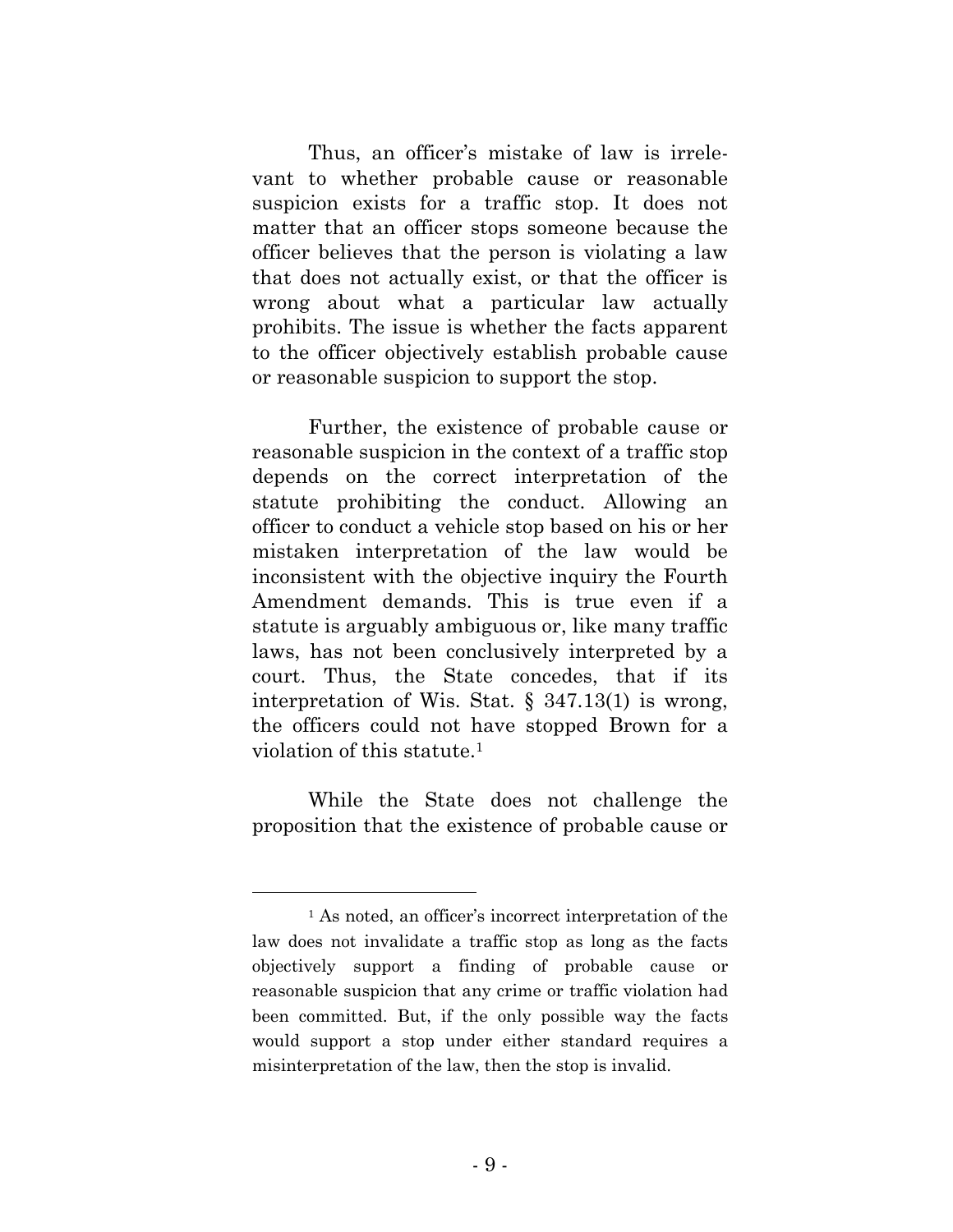reasonable suspicion for a traffic stop depends ultimately on the correct interpretation of the law, it notes that *Longcore* suggests that the officer's subjective beliefs about the law are relevant. *Longcore* stated "[t]he issue is, then, whether an officer has probable cause that a law has been broken when *his* interpretation of the law is incorrect." *Longcore*, 226 Wis. 2d at 9 (emphasis added).<sup>2</sup> This court should clarify that a stopping officer's subjective beliefs about what the law says are irrelevant to the stop, and instead, what matters is whether the facts reasonably apparent to the officer give rise to probable cause or reasonable suspicion that a violation of the law, correctly interpretated, has occurred.

#### **CONCLUSION**

Upon the foregoing, and for the reasons stated in its earlier briefs, the State respectfully

<sup>2</sup> The State acknowledges that it made the same error at oral argument. In the quoted portions of argument in Justice Bradley's dissent to the order requesting supplemental briefing where undersigned counsel said the State was not challenging *Longcore*, counsel said that the stopping officer could not be "wrong about the law" and "the officer had to be correct in his interpretation of the law." *See State v. Brown*, No. 2011AP2907-CR, Feb. 26 2014 order at 5-6 (Bradley, J., dissenting).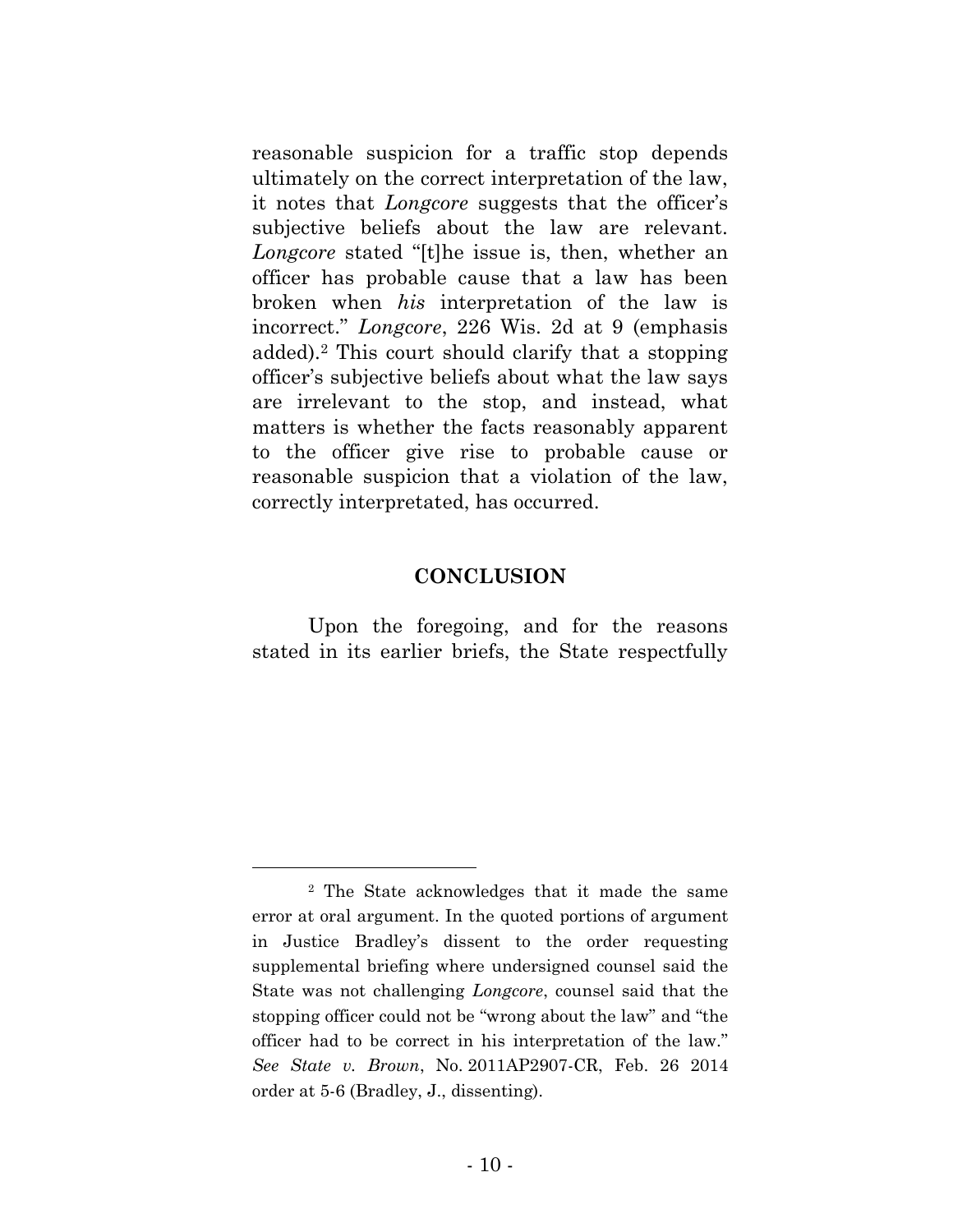requests that this court reverse the court of appeals' decision.

Dated this 19th day of March, 2014.

Respectfully submitted,

J.B. VAN HOLLEN Attorney General

AARON R. O'NEIL Assistant Attorney General State Bar #1041818

Attorneys for Plaintiff-Respondent-Petitioner

Wisconsin Department of Justice Post Office Box 7857 Madison, Wisconsin 53707-7857 (608) 266-1740 (608) 266-9594 (Fax) oneilar@doj.state.wi.us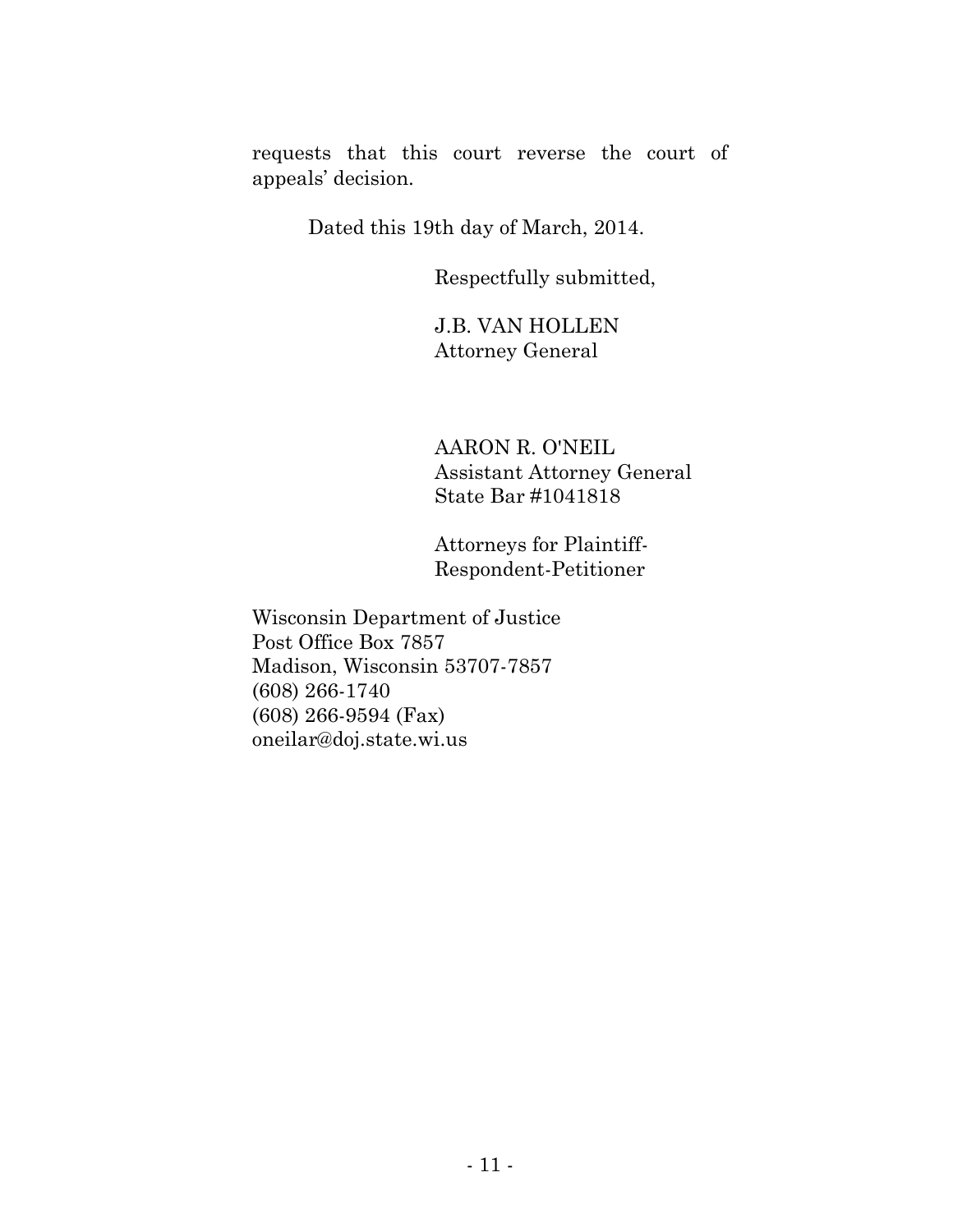# **CERTIFICATION**

I hereby certify that this brief conforms to the rules contained in Wis. Stat. § 809.19(8)(b) and (c) for a brief produced with a proportional serif font. The length of this brief is 2,368 words.

Dated this 19th day of March, 2014.

AARON R. O'NEIL Assistant Attorney General

\_\_\_\_\_\_\_\_\_\_\_\_\_\_\_\_\_\_\_\_\_\_\_\_\_\_\_